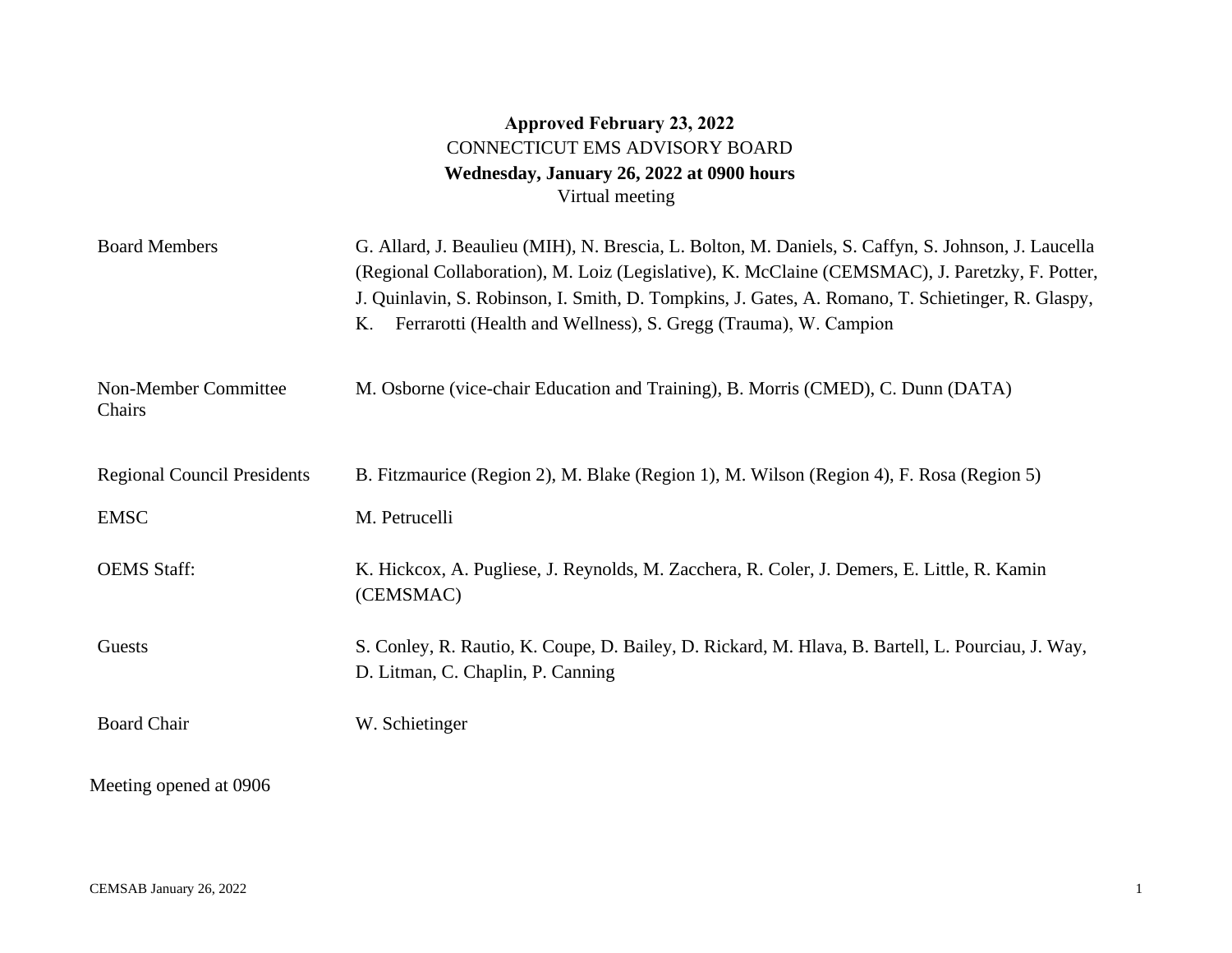| <b>TOPIC</b>                                       | <b>DISCUSSION</b><br><b>LED BY:</b> | <b>DISCUSSION</b>                                                                                                                                                                                                                                  | <b>ACTION</b>                                                                                                   |
|----------------------------------------------------|-------------------------------------|----------------------------------------------------------------------------------------------------------------------------------------------------------------------------------------------------------------------------------------------------|-----------------------------------------------------------------------------------------------------------------|
| Moment of Silence for Lost<br><b>EMS</b> Providers | S. Johnson                          | Skip Gelati<br>$\bullet$<br><b>Allison Bloom</b><br>Joseph Davis<br>$\bullet$<br><b>Josh Kusek</b><br>Jackie Lackey<br>James Forchielli<br>$\bullet$                                                                                               | None required.                                                                                                  |
| <b>Meeting Minutes from</b><br>December 2021.      | W. Schietinger                      | • Accepted as written.                                                                                                                                                                                                                             | Motion to accept December 22,<br>2021 minutes<br>$1st$ F. Rosa and $2nd$ I. Smith<br>Motion passed unanimously. |
| Public comment                                     |                                     | No comments.<br>$\bullet$                                                                                                                                                                                                                          |                                                                                                                 |
| Chair's Report                                     | W. Schietinger                      | Discussion of 2022 Board Goals: IFT, MIH<br>$\bullet$<br>Program, Health and Wellness deliverable, Data<br>and Legislative<br>Committee and Rule reminder<br>Email final meeting minutes and agendas to both<br>W. Schietinger and Angela Pugliese | 2022 calendar of meeting dates<br>to be sent.                                                                   |
| OEMS, written report<br>submitted for January 2022 | R. Coler                            | • Discussion of January written report.<br>Commissioner received new committee chair<br>notice                                                                                                                                                     | None                                                                                                            |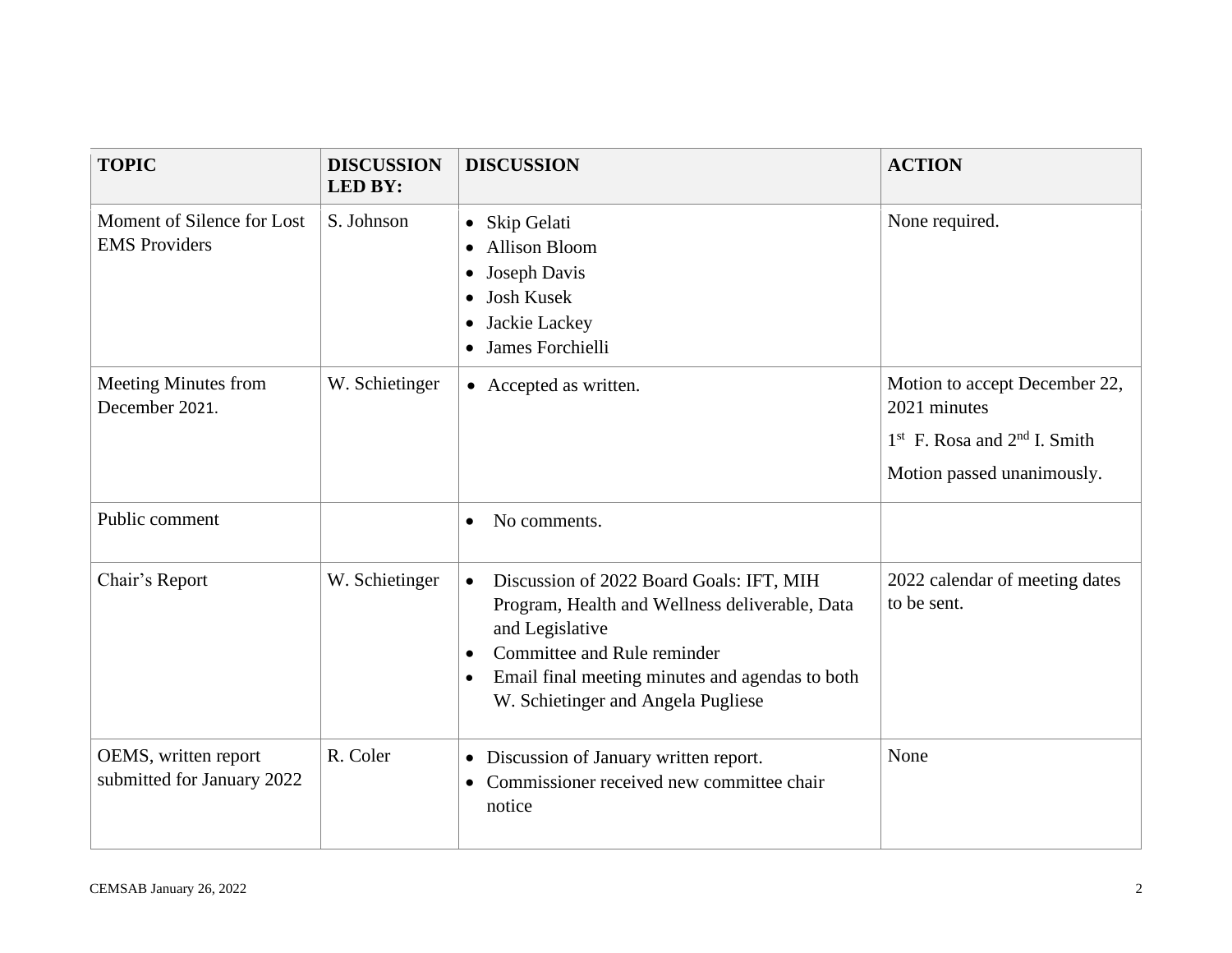| <b>TOPIC</b>                             | <b>DISCUSSION</b><br><b>LED BY:</b> | <b>DISCUSSION</b>                                                                                                                                                | <b>ACTION</b>   |
|------------------------------------------|-------------------------------------|------------------------------------------------------------------------------------------------------------------------------------------------------------------|-----------------|
| <b>EMSC</b> Report.                      | M. Petrucelli                       | • Continue to distribute EMSC annual survey; ends<br>in March                                                                                                    | Emscsurveys.org |
| <b>Breakout Session</b>                  |                                     | • None.                                                                                                                                                          | None required.  |
| <b>Committee Reports</b>                 |                                     |                                                                                                                                                                  |                 |
| CEMSMAC, Dec. 2021<br>minutes submitted  | R. Kamin, K.<br>McClaine            | • Met this month, discussion of distributed minutes<br>• Protocols continue to be revised and defined.<br>• IFT update; COVID protocol updates                   | None required   |
| <b>CMED</b> and SIEC<br>Committee        | <b>B.</b> Morris                    | • Call volume was large this month<br>Committee met in December<br>Discussion of equipment needs<br>$\bullet$<br>Working on goals and annual report<br>$\bullet$ | None required   |
| Council of Regional<br>Presidents (CORP) | W. Fitzmaurice                      | • Working on 2022 awards.<br>2021 annual report was submitted<br>$\bullet$<br><b>EMS</b> Guidebook discussion<br>$\bullet$                                       | None required   |
| Data Committee                           | C. Dunn                             | • Met this month; will be meeting first Tuesday of<br>the month<br>• Clinical Performance Measures discussion                                                    | None required   |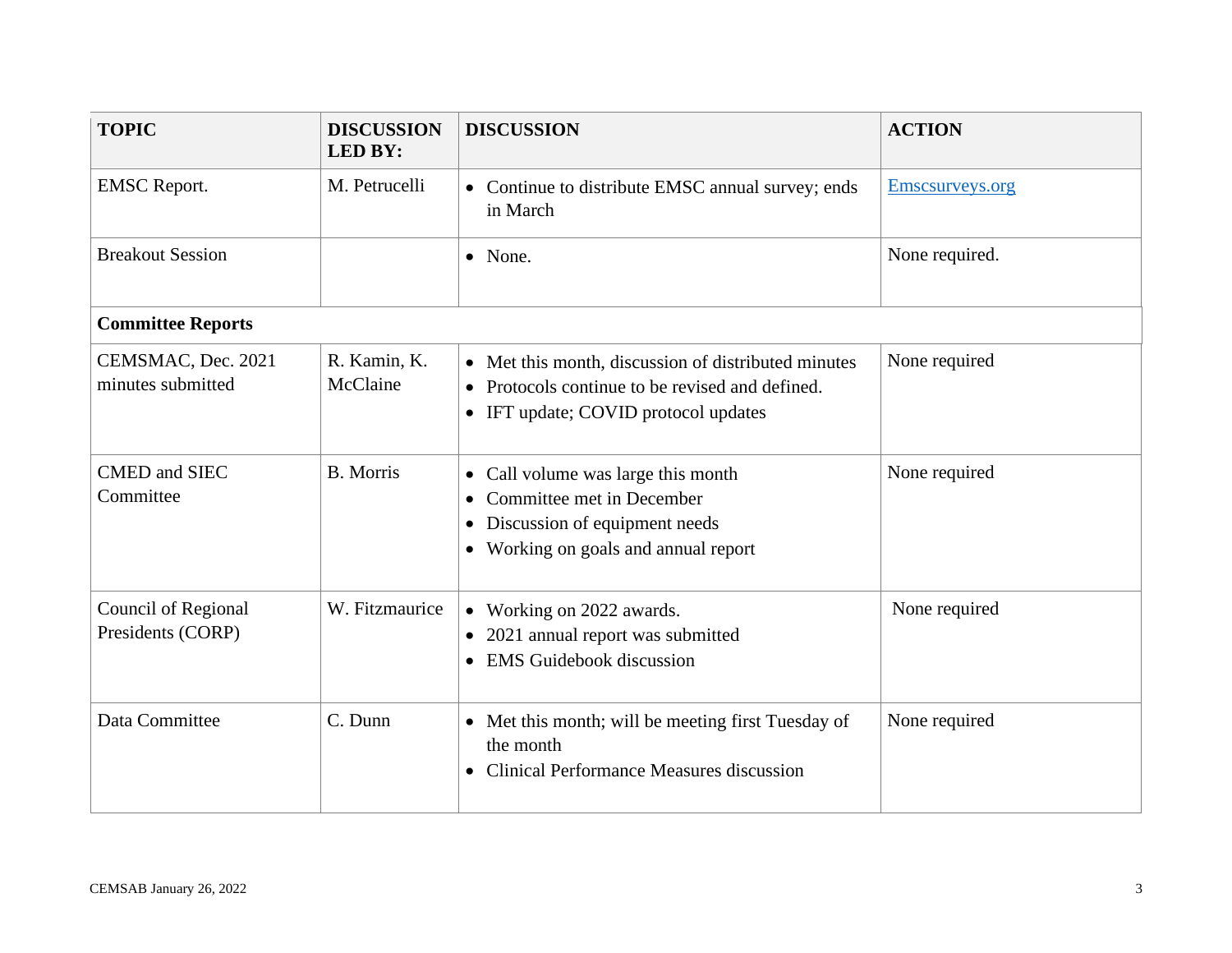| <b>TOPIC</b>                                                       | <b>DISCUSSION</b><br><b>LED BY:</b> | <b>DISCUSSION</b>                                                                                                                                                                                                                                                                                                                                                                                                                                                                                                   | <b>ACTION</b>                                                                                                                                                                                          |
|--------------------------------------------------------------------|-------------------------------------|---------------------------------------------------------------------------------------------------------------------------------------------------------------------------------------------------------------------------------------------------------------------------------------------------------------------------------------------------------------------------------------------------------------------------------------------------------------------------------------------------------------------|--------------------------------------------------------------------------------------------------------------------------------------------------------------------------------------------------------|
| <b>Education and Training</b><br>Committee                         | M. Osborne                          | • Submitted year-end report<br>• Working with protocol committee with goals and<br>objectives.<br>Working on EMT/EMR skill sheet                                                                                                                                                                                                                                                                                                                                                                                    | None required.                                                                                                                                                                                         |
| <b>Health and Wellness</b><br>Committee, Dec. minutes<br>submitted | K. Ferrarotti                       | • Meeting monthly<br>• Created a EMS Resiliency Health and Wellness<br>Resource Guide, work in progress; looking for<br>approval/motion from CEMSAB.<br>• Suggestion to add version to document for easier<br>updates or current date is sufficient.<br>• Suggestions: reference to being a CEMSAB<br>document; add CEMSAB logo; reference OEMS<br>as contributor<br>• Understanding that document will be ongoing with<br>change.<br>• May $14th$ H&W symposium<br>Working with J. Demers to secure training sites | Motion to accept EMS<br><b>Resiliency Health and Wellness</b><br><b>Resource Guide</b><br>with recommended changes as<br>suggested<br>$1st$ B. Fitzmaurice $2nd$ F. Rosa<br>Motion passed unanimously. |
| Legislative Committee,                                             | M. Loiz                             | • Did not meet this month<br>• Meeting dates for 2022 will be distributed<br>• Working on Best practices for communicating<br>legislative maters<br>Survey to gather service need information<br>$\bullet$<br>Working on Strategic plan<br>$\bullet$                                                                                                                                                                                                                                                                | None required                                                                                                                                                                                          |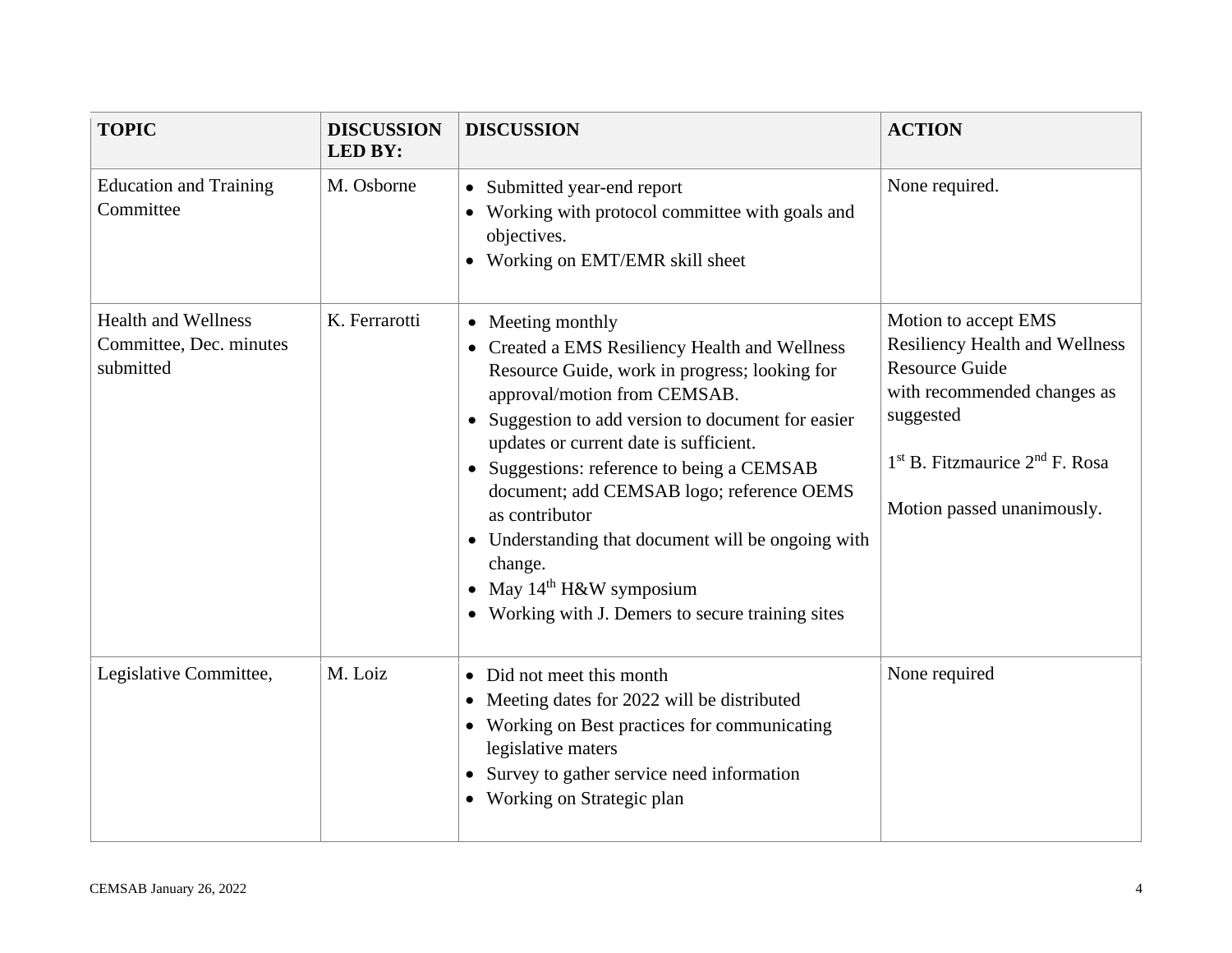| <b>TOPIC</b>                                                | <b>DISCUSSION</b><br><b>LED BY:</b> | <b>DISCUSSION</b>                                                                                                                                                                                                                                                                               | <b>ACTION</b>                                                                                                                         |
|-------------------------------------------------------------|-------------------------------------|-------------------------------------------------------------------------------------------------------------------------------------------------------------------------------------------------------------------------------------------------------------------------------------------------|---------------------------------------------------------------------------------------------------------------------------------------|
| Mobile Integrated<br><b>Healthcare Committee</b>            | J. Beaulieu                         | • Meeting in January<br>• 2022 Goals and finalizing 2021 annual report                                                                                                                                                                                                                          | None                                                                                                                                  |
| Nominating and<br><b>Membership Committee</b>               | W. Schietinger                      | • Looking for a CEMSAB secretary; please send<br>email to Josh if interested.                                                                                                                                                                                                                   | beaulieuj@manchesterct.gov                                                                                                            |
| Regional Preparedness and<br><b>Collaboration Committee</b> | J. Laucella                         | • Did not meet in January<br>Working on collaborating for best practice guide<br>for mentoring                                                                                                                                                                                                  | Next meeting February 3rd.                                                                                                            |
| <b>Trauma Committee</b>                                     | S. Gregg                            | Yearly goals will be submitted after March<br>meeting<br>State has transitioned to ImageTrend; working<br>with Trauma centers<br>Working on best practices on injury prevention<br>$\bullet$                                                                                                    |                                                                                                                                       |
| <b>Action Items</b>                                         | W. Schietinger                      | • Forward Movement of Patient Plan discussion<br>• Discussion around Preparedness and hospital<br>collation approval; once approved by additional<br>groups and then re-submit motion<br>• Document goes to OEMS to review as it stands<br>and will then work with Preparedness<br>subcommittee | Motion to accept FMOP<br>document as presented<br>1 <sup>st</sup> K. Ferrarotti 2 <sup>nd</sup> M. Blake<br>Motion passed unanimously |
|                                                             |                                     | • R. Glaspy offered his assisted to subcommittee                                                                                                                                                                                                                                                | Motion retracted by Ferrarotti                                                                                                        |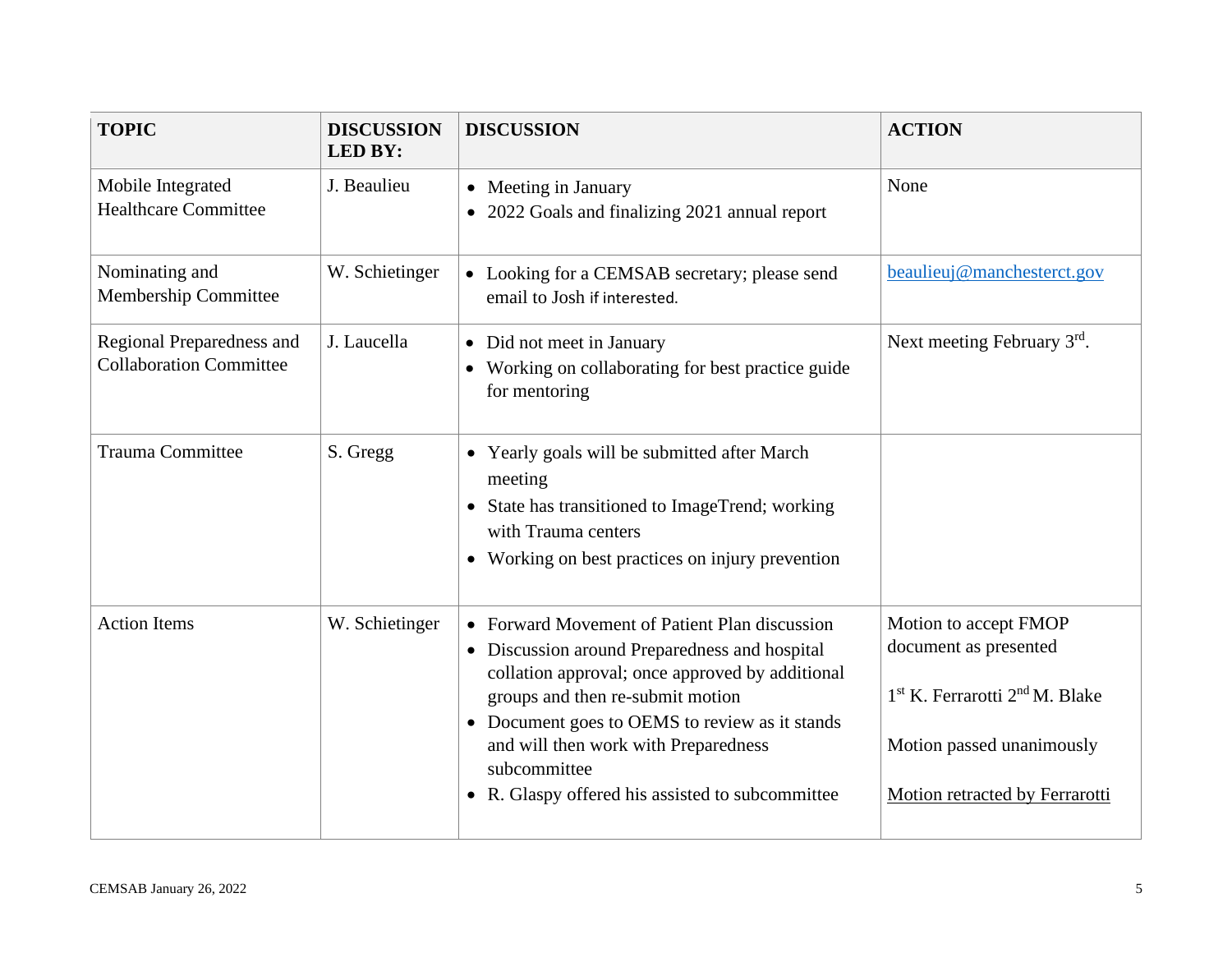| <b>TOPIC</b>        | <b>DISCUSSION</b><br><b>LED BY:</b> | <b>DISCUSSION</b>                                                                                                                                                                                                                                                                                                                                                                                                                                                                                  | <b>ACTION</b> |
|---------------------|-------------------------------------|----------------------------------------------------------------------------------------------------------------------------------------------------------------------------------------------------------------------------------------------------------------------------------------------------------------------------------------------------------------------------------------------------------------------------------------------------------------------------------------------------|---------------|
| Old Business        | W. Schietinger/<br>G. Allard        | • EMS concerns regarding LE direction on scene of<br>certain medical calls<br>*Potentially intoxicated individuals<br>*Sedation/restraint requests<br>*LE not in ambulance with patient restrained with<br>LE devices<br>*Lengthy discussion on topic led by R. Glaspy and<br>R. Kamin<br>*Survey to be developed by R. Glaspy and<br>submitted for approval<br>*Survey to be distributed by CORP with assistance<br>from OEMS<br>*Collect Surveys and review responses to<br>determine next steps |               |
| New Business        |                                     | • No update                                                                                                                                                                                                                                                                                                                                                                                                                                                                                        |               |
| <b>Next Meeting</b> | February 23,<br>2022                | Virtual meeting.                                                                                                                                                                                                                                                                                                                                                                                                                                                                                   |               |
| Adjournment         | 10:40 AM                            |                                                                                                                                                                                                                                                                                                                                                                                                                                                                                                    |               |

Respectively submitted by: Angela Pugliese, OEMS [angela.pugliese@ct.gov](mailto:angela.pugliese@ct.gov)

## **EMS Advisory Board Upcoming Meeting Schedule:**

Feb 23 – virtual